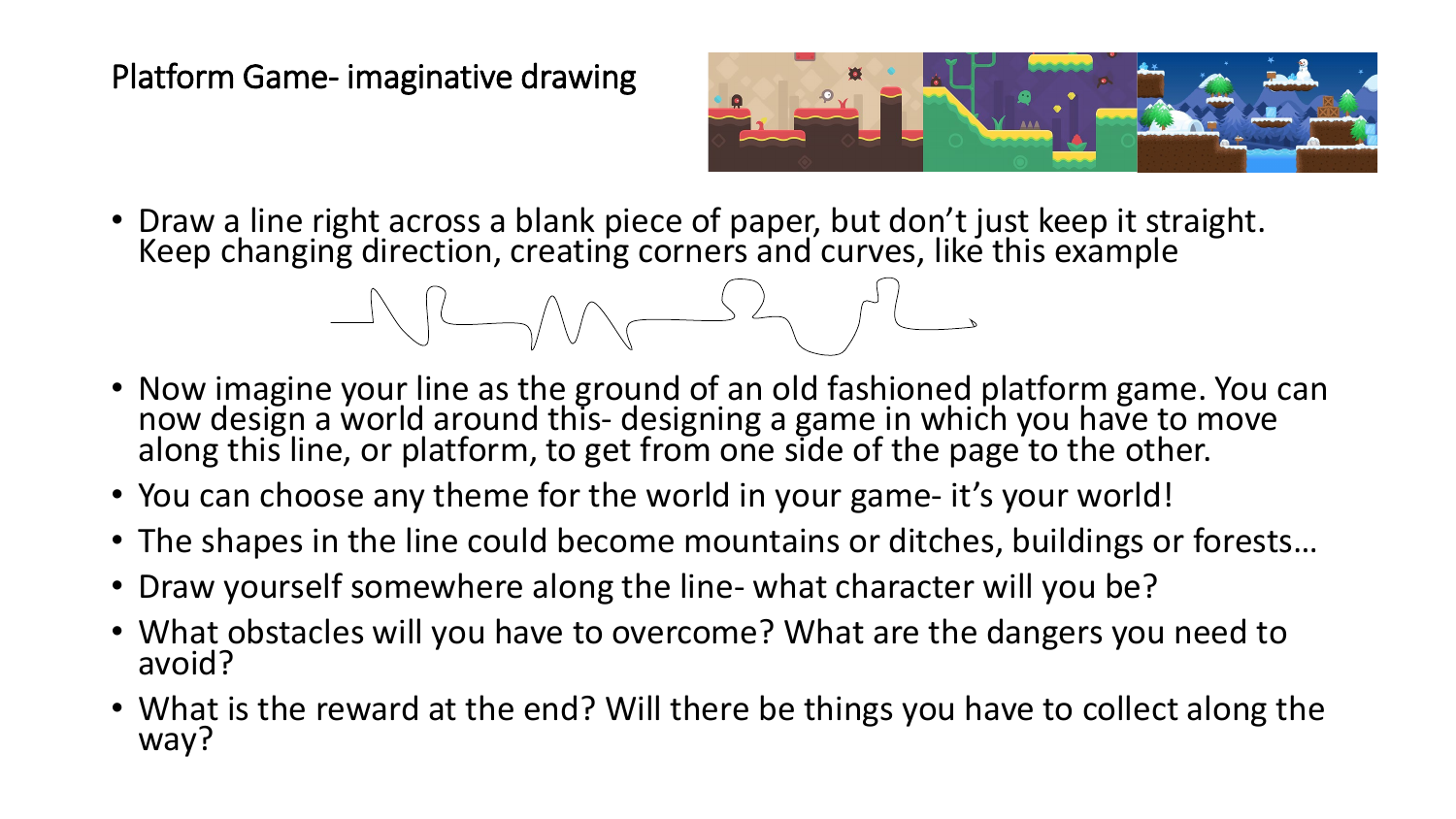## **Object Doodle task- developing creative ideas**

•Find a small, everyday object from around the house, such as a paperclip, a ring pull, a pen lid, a biscuit or a key. •Lay the object onto a piece of blank paper

- •What else could this object become? Could you build an image or scene around it?
- · Turn it around en paper to the paper ways of the paper of give ty to provide and get you thinking creatively!
- •Create a doodle around the object, making it part of a new scene or object
- •Look at the doodles of Javier Perez to get inspiration





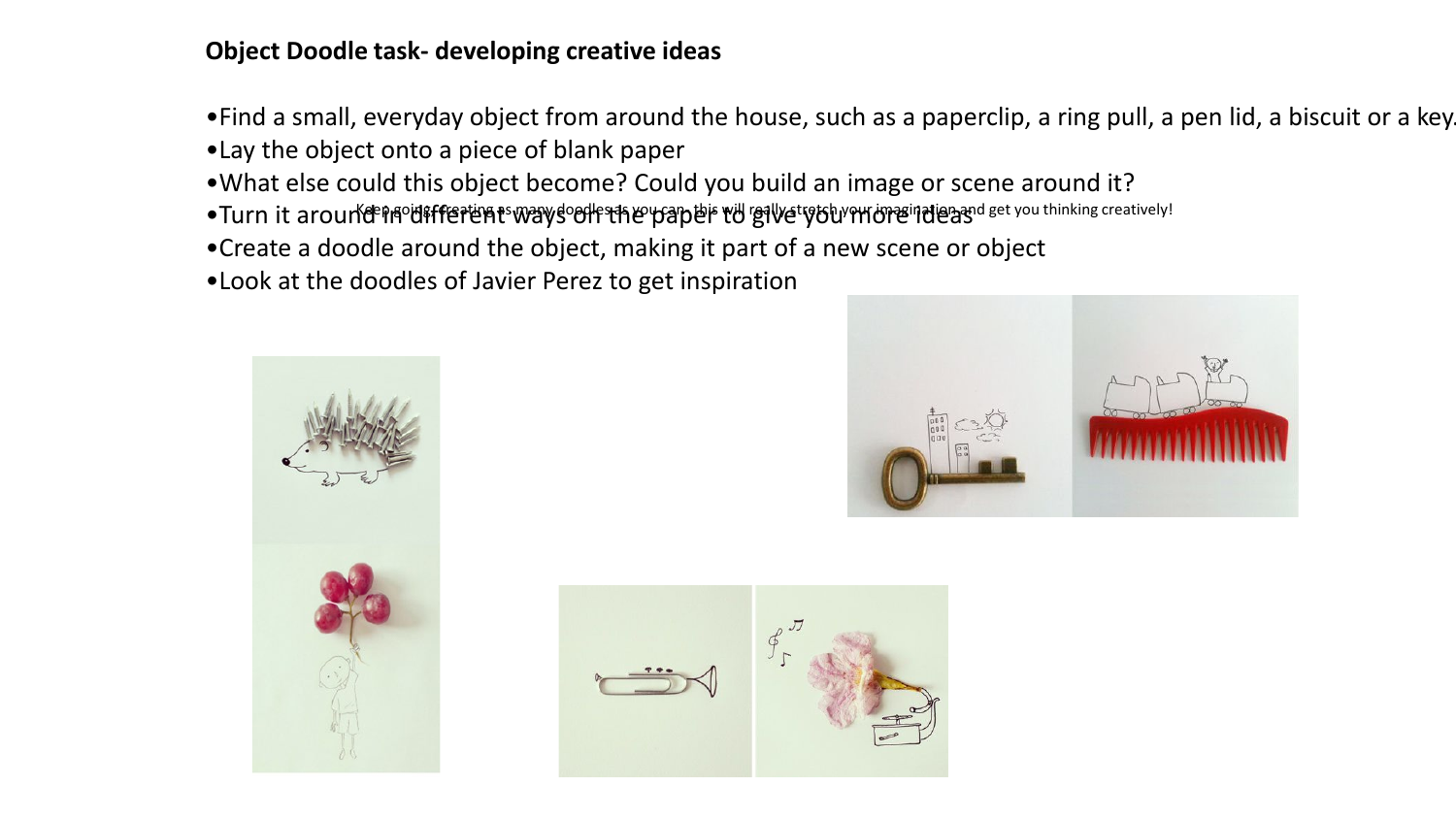Mandala Design- Mandalas are designs based on circles inside circles. In Hinduism and Buddhism, they represent the Universe, eternity and wholeness.

- Start with a small circle in the middle of a page. Draw round something if you don't have a compass
- Now decorate inside the circle, creating a pattern using any shapes, symbols or images you like
- Add a new layer to the outside- change the pattern and repeating it right around the circle
- Keep adding further, new layers of pattern, expanding the design until it fills the page and your mandala design is complete.
- You can add colour, or use black and white to fill and decorate as you like
- This could be turned into a game with another person in your house. You could take turns to add the next circular layer so that you build up your mandala design together





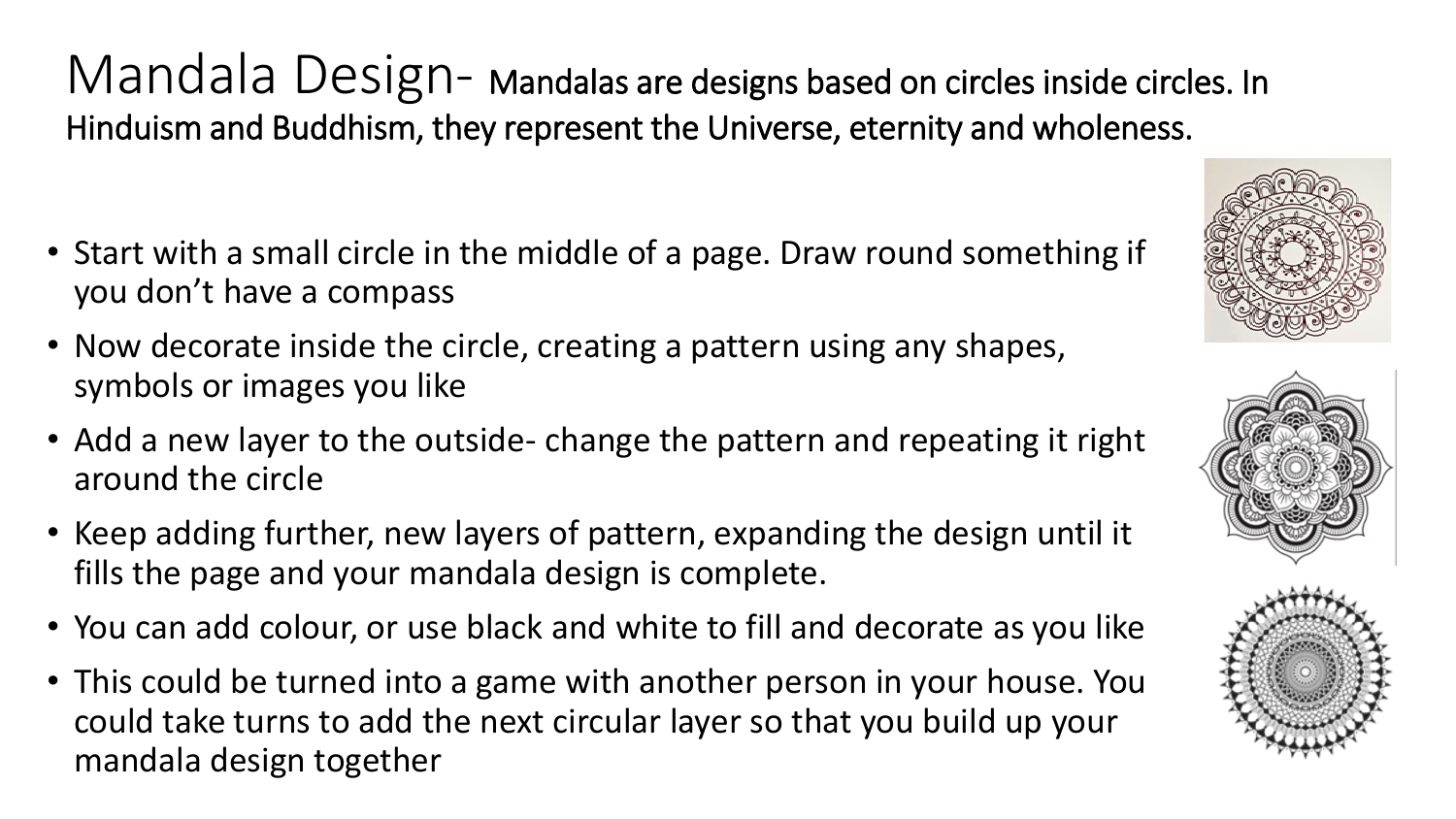## Invention drawings

- Choose a very ordinary object from your kitchen to draw, like a kettle, a corkscrew, a bottle of ketchup
- Spend about 10-15 minutes looking at it and trying to draw it accurately. Don't draw it too big- leave some space around it
- Now change it into something new- what could it become? Turn it around to look at it from different angles. Create a new invention- you could turn it into a robot, a flying machine, a fairground ride, a vehicle carrying strange creatures…
- You could turn this into a game by doing this with another person in your house. You could both do a drawing of an object, then swap them and turn each other's into an imaginative invention.